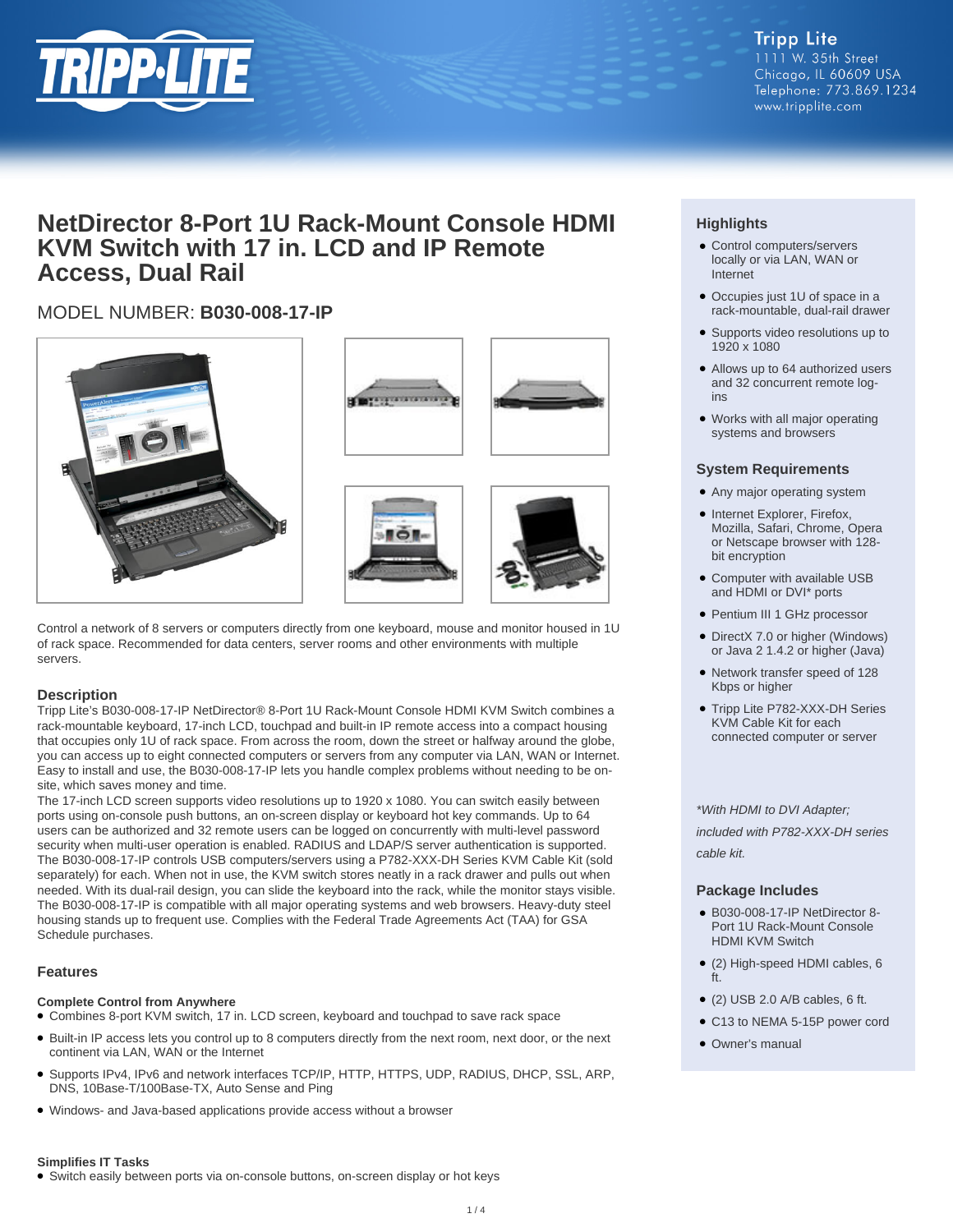

- Panel array mode lets you monitor multiple ports at the same time
- Add or remove computers without powering down switch
- Auto-scan mode automatically sequences through all accessible active ports
- Windows-based log server records events and saves them to a searchable database

#### **Large 17 in. LCD**

- Supports video resolutions up to 1920 x 1080
- LCD flips up and folds down for full access to rack equipment when not in use
- Dual-rail design lets you push in keyboard while LCD stays open
- Wide display makes multitasking easier
- DDC emulation allows settings of each computer to be automatically adjusted for optimal output to LCD

#### **Advanced Security Features**

- Features advanced encryption technologies, such as 1024-bit RSA, 256-bit AES, 56-bit DES, and 128bit SSL
- Supports RADIUS and LDAP/S remote authentication
- Allows up to 64 user accounts
- Up to 32 users can log on simultaneously with multi-user operation enabled

#### **Expandability and Long-Lasting Reliability**

- Compatible with all major operating systems and browsers
- Flash firmware is upgradable over a network connection
- Heavy-duty steel housing stands up to frequent use

#### **Rack-Mounted Convenience**

- Mounts into 1U of EIA-standard 19 in. rack
- Also mounts in 2-post rack using optional Tripp Lite B019-000 rack-mount kit

#### **TAA-Compliant**

● Complies with Federal Trade Agreements Act (TAA) for GSA Schedule purchases

# **Specifications**

| <b>OVERVIEW</b>                       |                                                                                                   |  |
|---------------------------------------|---------------------------------------------------------------------------------------------------|--|
| <b>UPC Code</b>                       | 037332194206                                                                                      |  |
| Console                               | Yes                                                                                               |  |
| Max CPU                               | 8                                                                                                 |  |
| Technology                            | DVI; HDMI; PS/2                                                                                   |  |
| <b>INPUT</b>                          |                                                                                                   |  |
| Nominal Input Voltage(s) Supported    | 100V AC; 110V AC; 115V AC; 120V AC; 127V AC; 140V AC; 200V AC; 208V AC; 220V AC; 230V AC; 240V AC |  |
| <b>Recommended Electrical Service</b> | 100-250V                                                                                          |  |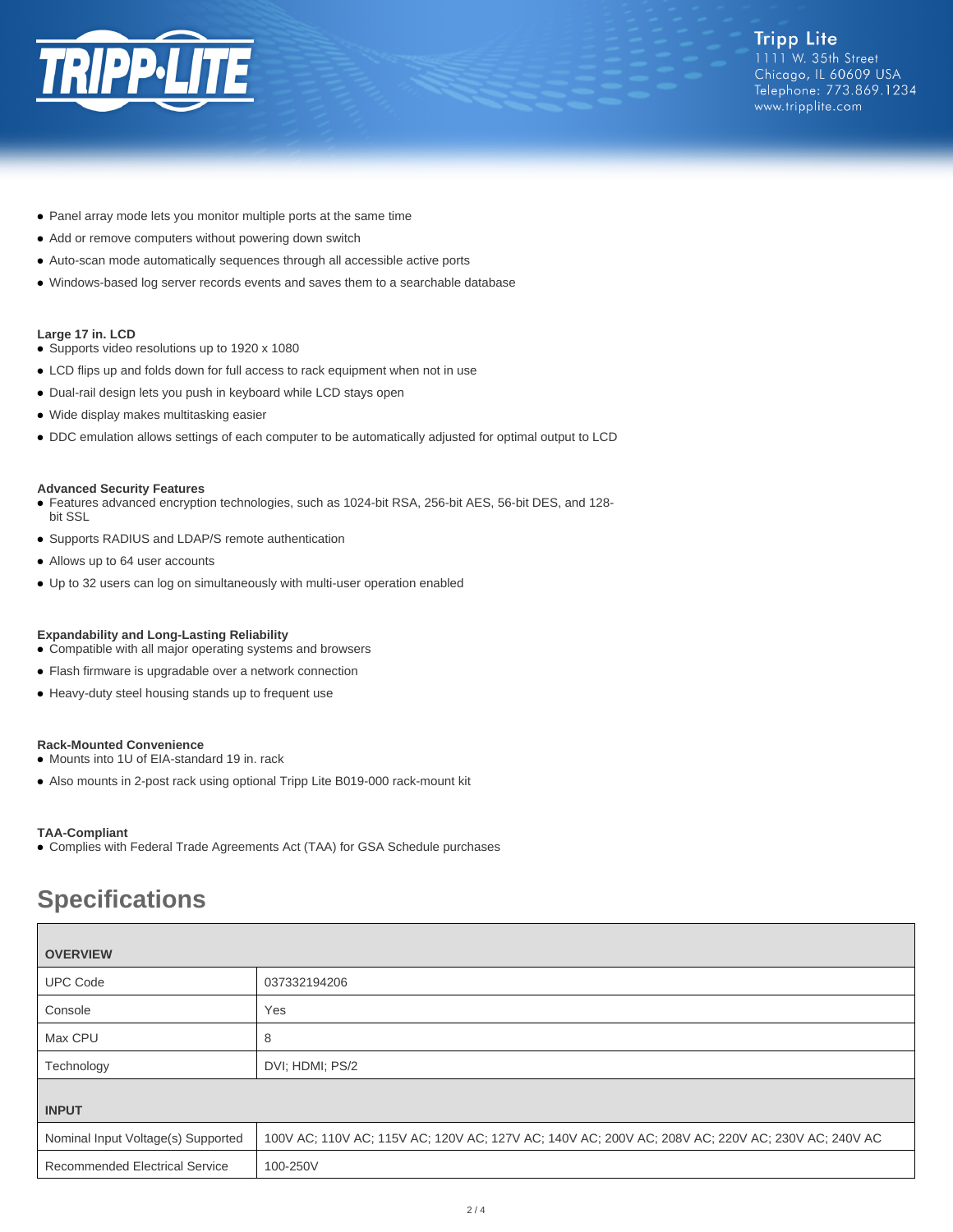

Tripp Lite<br>1111 W. 35th Street<br>Chicago, IL 60609 USA<br>Telephone: 773.869.1234<br>www.tripplite.com

| Maximum Input Amps                   | 1                            |  |
|--------------------------------------|------------------------------|--|
| Input Frequency                      | 50/60Hz                      |  |
| Input Current                        | 120V (0.26A) / 230V (0.17A)  |  |
| <b>PHYSICAL</b>                      |                              |  |
| Color                                | <b>Black</b>                 |  |
| LCD Monitor (cm)                     | 43.18                        |  |
| LCD Monitor (in.)                    | 17                           |  |
| Shipping Dimensions (hwd / in.)      | 5.80 x 26.69 x 32.68         |  |
| Shipping Dimensions (hwd / cm)       | 14.73 x 67.79 x 83.01        |  |
| Shipping Weight (lbs.)               | 42.00                        |  |
| Shipping Weight (kg)                 | 19.05                        |  |
| Unit Dimensions (hwd / in.)          | 1.73 x 18.9 x 26.77          |  |
| Unit Dimensions (hwd / cm)           | 4.39 x 48.01 x 68.00         |  |
| Unit Weight (lbs.)                   | 26.01                        |  |
| Unit Weight (kg)                     | 11.80                        |  |
| <b>ENVIRONMENTAL</b>                 |                              |  |
| Storage Temperature Range            | -4 to 140 F (-20 to 60 C)    |  |
| <b>Relative Humidity</b>             | 0% to 80% RH, Non-condensing |  |
| <b>Operating Temperature</b>         | 32 to 104 F (0 to 40 C)      |  |
| <b>COMMUNICATIONS</b>                |                              |  |
| Port Control                         | Push Buttons, Hotkeys, OSD   |  |
| <b>IP Remote Access</b>              | Yes                          |  |
| <b>CONNECTIONS</b>                   |                              |  |
| Number of Ports                      | 8                            |  |
| Computer/Server Ports                | (x8) HDMI FEMALE             |  |
| <b>PC/Server Connections</b>         | USB; HDMI                    |  |
| <b>FEATURES &amp; SPECIFICATIONS</b> |                              |  |
| Autoscan (Y,N)                       | Y                            |  |
| Autoscan Duration                    | 1 - 255 Seconds              |  |
| Number of Users                      | $\mathbf{1}$                 |  |
| NIAP-Certified Secure                | <b>No</b>                    |  |
| Cat5 KVM Switch                      | No                           |  |